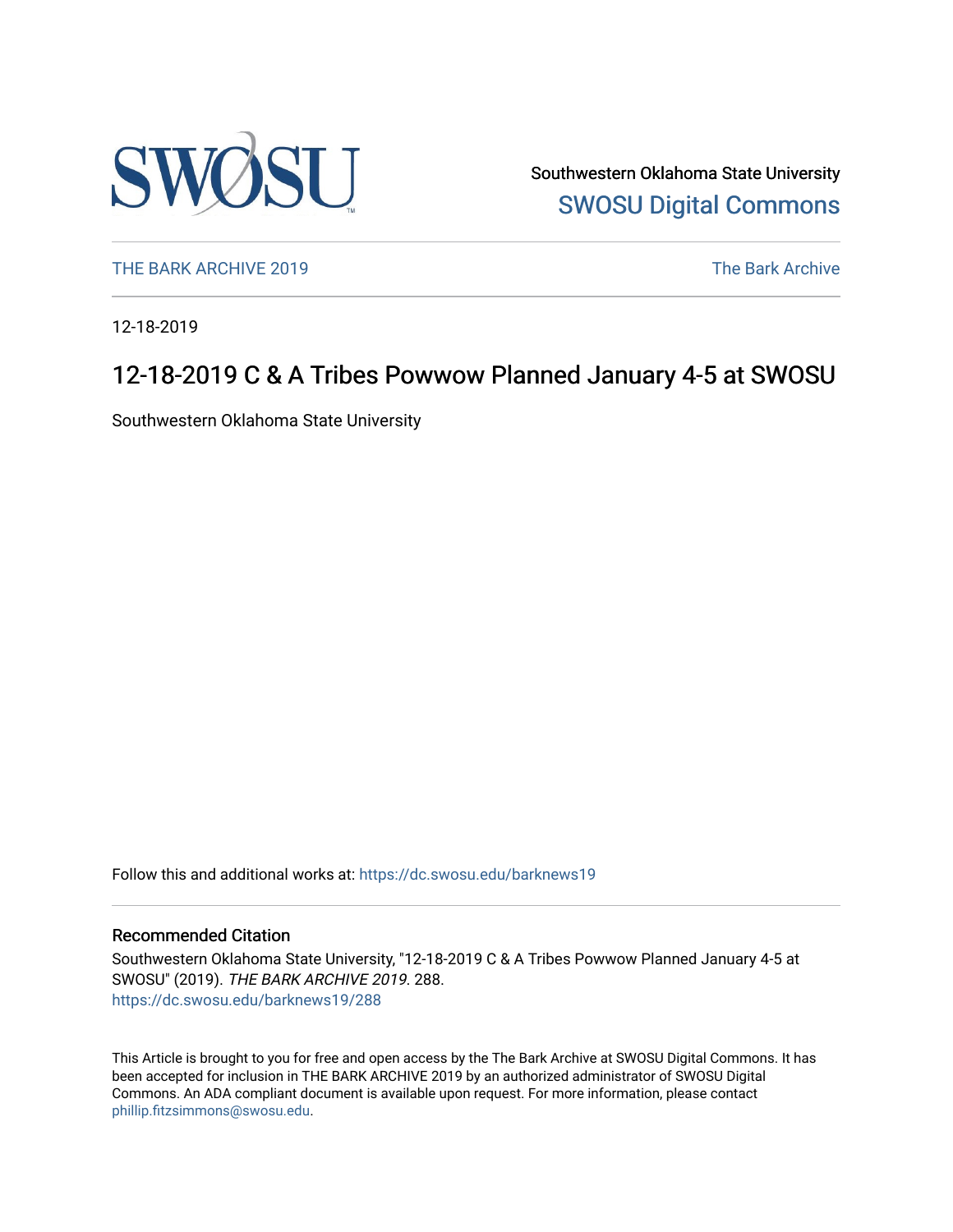



# **C & A Tribes Powwow Planned January 4-5 at SWOSU**

The Cheyenne and Arapaho Tribes' Governor Reggie Wassana will hold his 2020 Governor's Powwow at the Pioneer Cellular Event Center on the campus of Southwestern Oklahoma State University in Weatherford.

The powwow will be held Saturday and Sunday, January 4-5, and the public is invited.

Nate Downs, director of the Pioneer Cellular Event Center, said the tribes are having a large event that will also feature arts/crafts vendors and food booths.

Grand entry events are planned at 1 and 7 p.m. on Saturday and 1 p.m. on Sunday. Gourd dances will be held at 11 a.m. on both Saturday and Sunday.

There will be dance competitions in the categories of tiny tot, elders, golden age, adults, teens and juniors. In addition, there will be a singing contest. Large cash prizes will be awarded in the competitions.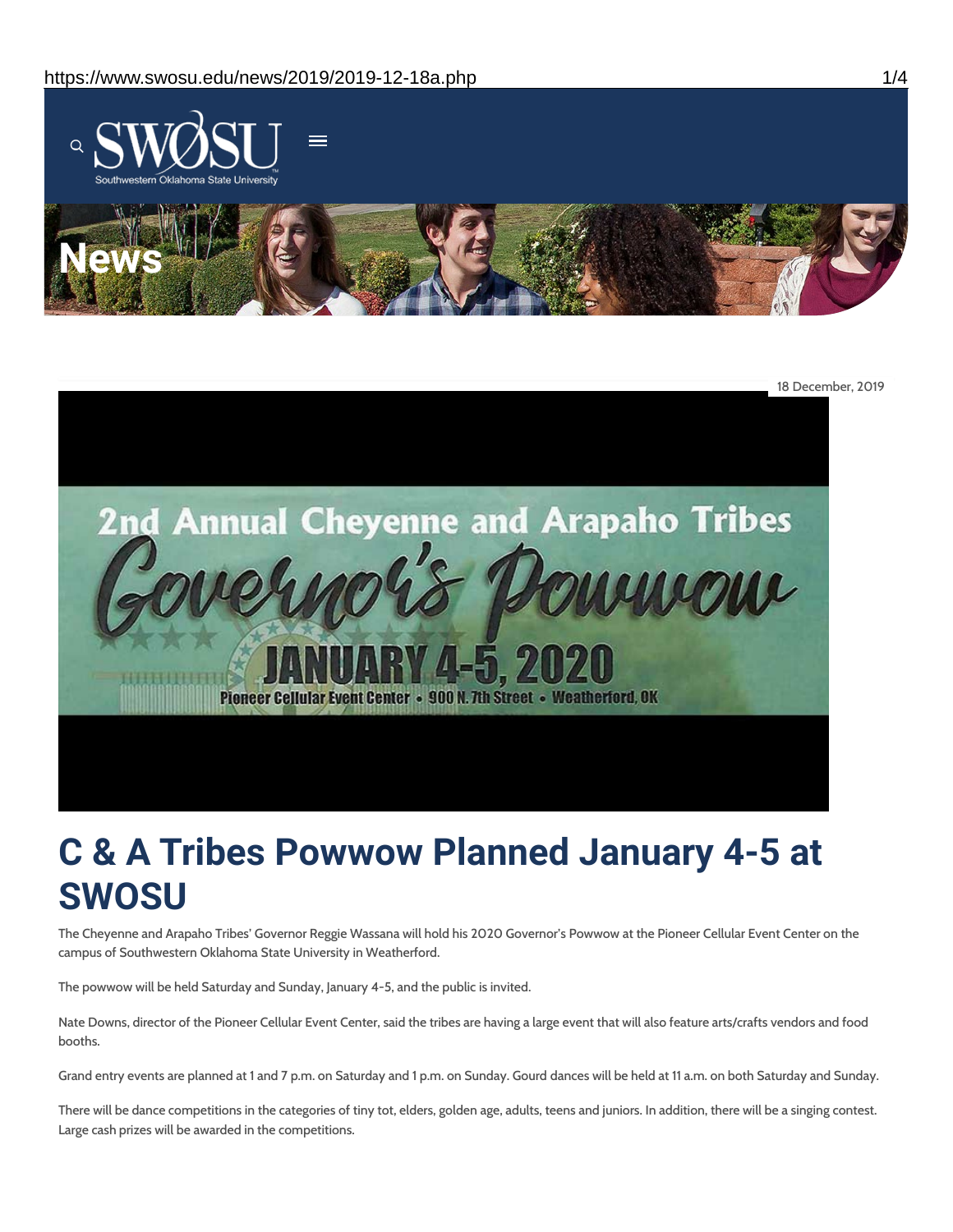#### https://www.swosu.edu/news/2019/2019-12-18a.php 2/4

For more information, visit the following on Facebook: Cheyenne and Arapaho Tribes 2<sup>nd</sup> Annual Governor's Powwow or call the Cheyenne and Arapaho Tribes at 405.262.0345.

| Academics             | D |
|-----------------------|---|
| Administration        | D |
| Alumni and Foundation | D |
| Community             | D |
| Events                | D |
| Faculty and Staff     | D |
| Miscellaneous         | D |
| Sayre                 | D |
| <b>Students</b>       | D |

| <b>Archive Links</b> |   |
|----------------------|---|
| 2018                 | D |
| 2019                 | D |
| 2020                 | D |
| Archive              | D |



### Weatherford Campus

100 Campus Drive Weatherford, OK 73096

#### Sayre Campus

409 E Mississippi Ave Sayre, OK 73662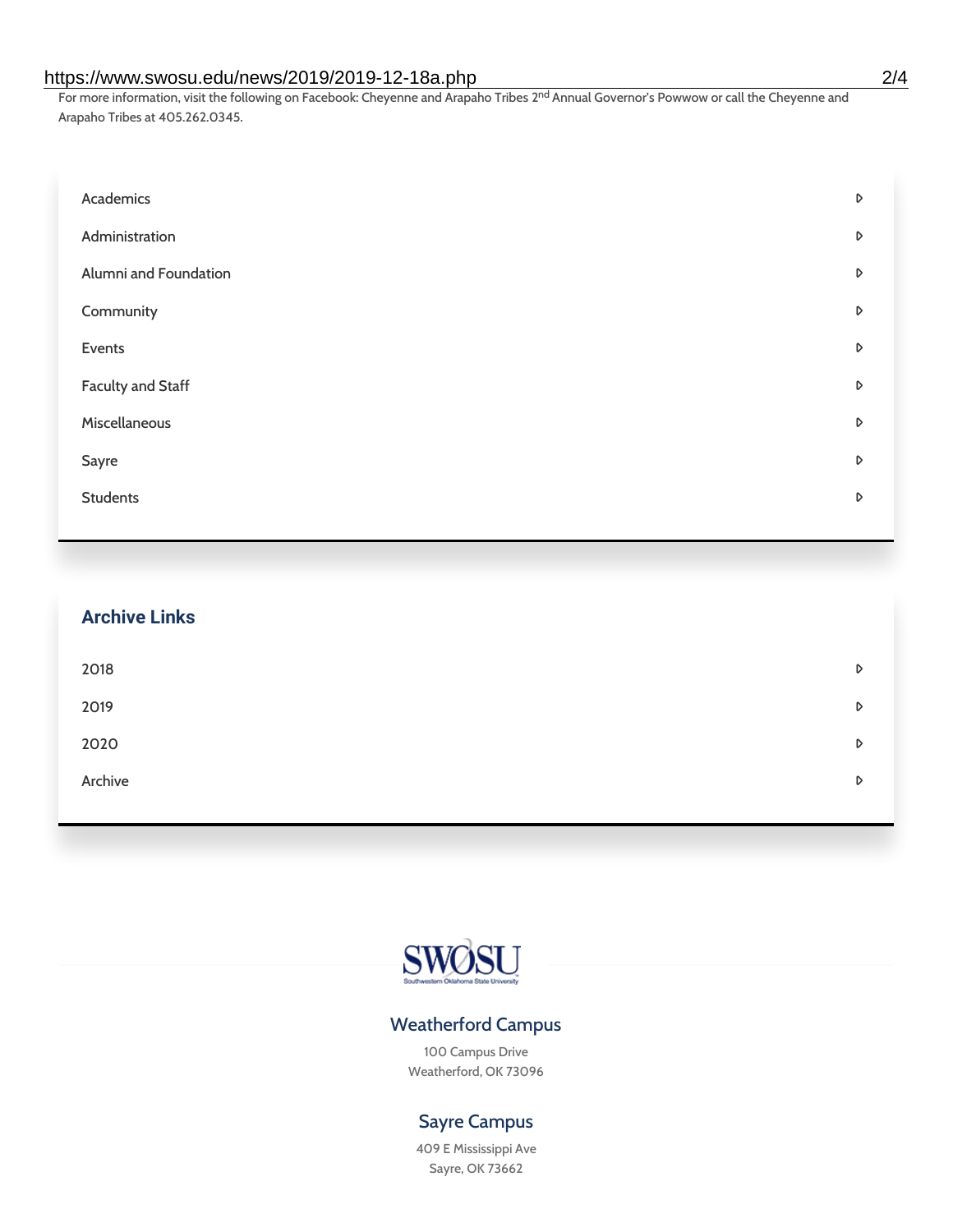Connect to Us

fyom

Contact [Information](https://www.swosu.edu/about/contact.php) [University/Facility](https://www.swosu.edu/about/operating-hours.php) Hours [Campus](https://map.concept3d.com/?id=768#!ct/10964,10214,10213,10212,10205,10204,10203,10202,10136,10129,10128,0,31226,10130,10201,10641,0) Map Give to [SWOSU](https://standingfirmly.com/donate) Shop [SWOSU](https://shopswosu.merchorders.com/)



**[Directory](https://www.swosu.edu/directory/index.php)** 

[Calendar](https://eventpublisher.dudesolutions.com/swosu/)

[Apply](https://www.swosu.edu/admissions/apply-to-swosu.php)

[GoSWOSU](https://qlsso.quicklaunchsso.com/home/1267)

[Jobs@SWOSU](https://swosu.csod.com/ux/ats/careersite/1/home?c=swosu)



Current [Students](https://bulldog.swosu.edu/index.php)

[Faculty](https://bulldog.swosu.edu/faculty-staff/index.php) and Staff

**Enrollment Management** [580.774.3782](tel:5807743782)

> **PR/Marketing** [580.774.3063](tel:5807743063)

**Campus Police** [580.774.3111](tel:5807743111)